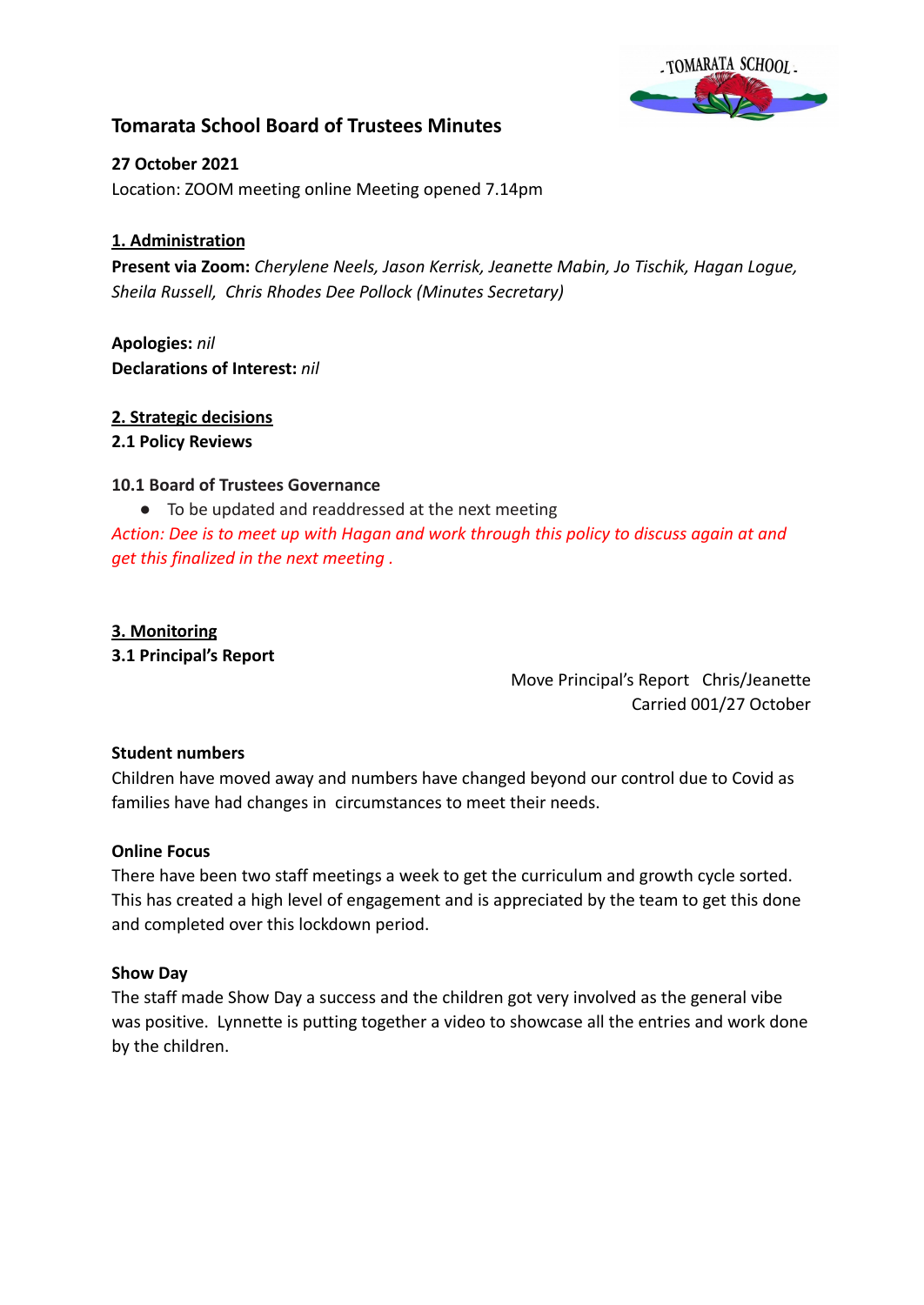### **Covid Updates from the Ministry**

The latest news from the MOE is that students may be back starting at school on the 18th November. There is a vaccination mandate, and we are required to fill out these details: staff name, MOE no. immunisation status etc . The record for the school is being kept on Toolbox. We will get clarity around volunteers coming into school and proof of a vaccination. Clarification needs to be around students 12 years and over needing to show their vaccination status to be allowed to attend school. allowed to attend school? This will also be answered before coming back to school. No staff will be allowed on site if they are not vaccinated by the 1st January 2022. A vaccine policy will need to be in place *Action: Cherylene/Jo Jo to look at policies*

### **Attendance**

Most of the children are online but we have some families that are not engaging. Teachers are making phone calls to check up on these families. Truancy may be logged if they are not attending.

### **Personnel**

Following the procedures from Wanye and Corrina, discussions have been made with each teacher aide. A 25% reduction in hours will have to be done for next year and Jen finishes her role at the end of this year.

Cara is going to take on the new position as CRT teacher

2022 - Classrooms and Year Groups

Room 1 - New Entrants, Room 2 - Years 1 and 2, Room 3 - Years 3 and 4, Room 6 - Years 5 and 6 and Room 7 - Years 7 and 8. Staff will be moving classrooms in the new year. It's also great news that Lynette has agreed to continue for Terms 1-3 and Kirsten could be coming back in Term 4 2022.

In the constantly evolving other personnel situation the board will be keeping everyone in the loop and following due diligence and guidelines from the MOE.

# **Curriculum**

No full assessments will be able to be done for the end of the year. If we do get to come back for a short period of time we will be keeping things more targeted at well being than trying to work through the curriculum for students. We will also need to work out a way to manage prize giving and end of year activities. The staff are coming up with some ideas on how this will look at the next few staff meetings.

# **Staff Gifts**

Cherylene wanted to use her budget to get a gift for each staff member to show gratitude and acknowledgement of how well they have managed throughout the lockdown. They have been upskilling and being so open minded and patient trying to help all the families with this technology so children were not left out and parents felt supported. *Action: Cheylene and Lynnette to organise.*